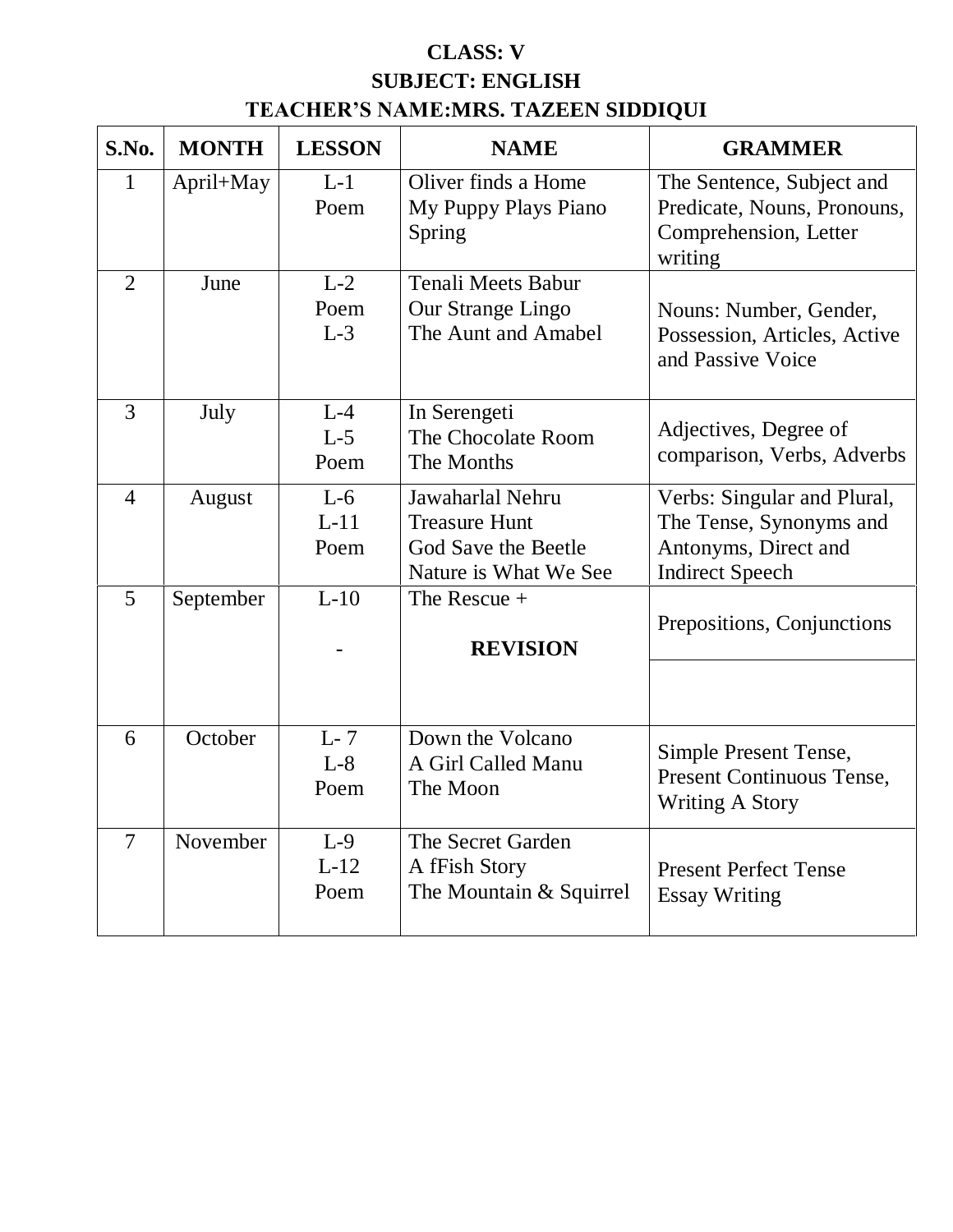# **CLASS: V SUBJECT: HINDI TEACHER'S NAME:MRS. SHEETAL CHOUBEY**

| S.NO           | <b>Month</b>    | <b>CONTENT</b>                                                                                                                                                                                |
|----------------|-----------------|-----------------------------------------------------------------------------------------------------------------------------------------------------------------------------------------------|
| $\mathbf{1}$   | <b>April</b>    | $\mathbf{2}$<br>2<br>3                                                                                                                                                                        |
| $\overline{2}$ | June            | $3\square$<br>4<br>$\mathbb{H}$<br>4<br>5<br>5                                                                                                                                                |
| 3              | July            | 8<br>6<br>7<br>92<br>9<br>8<br>T<br>10<br>TN                                                                                                                                                  |
| 4              | <b>August</b>   | 10<br>12<br>11<br>$\Box$<br>12<br>-1<br>13<br>an na s<br>14<br>$\mathbb{R}$                                                                                                                   |
| 5              | September       | Term I Exam<br>N 8 8 8 8                                                                                                                                                                      |
| 6              | <b>October</b>  | 13<br>14<br>15<br>OO D<br><b>NNN</b><br><b>FIFT</b><br>ПП<br><b>FIFICIAL</b><br><u>FFFF</u><br>ПF<br>15<br>16<br>17 0000 000 18 000000 0000                                                   |
| 7              | <b>November</b> | $\Box$ $\Box$ 16<br>$18$ once on<br>$\Box$<br>والمالي الم<br><b>DODD</b><br>$\Box\Box$<br>19<br>n nan<br>22<br>20<br>21<br>للالا<br>25<br>23<br>24<br><u>FFFFF</u><br>$\mathbb{H} \mathbb{H}$ |
| 8              | <b>December</b> | <b>THE PT II EXAM</b>                                                                                                                                                                         |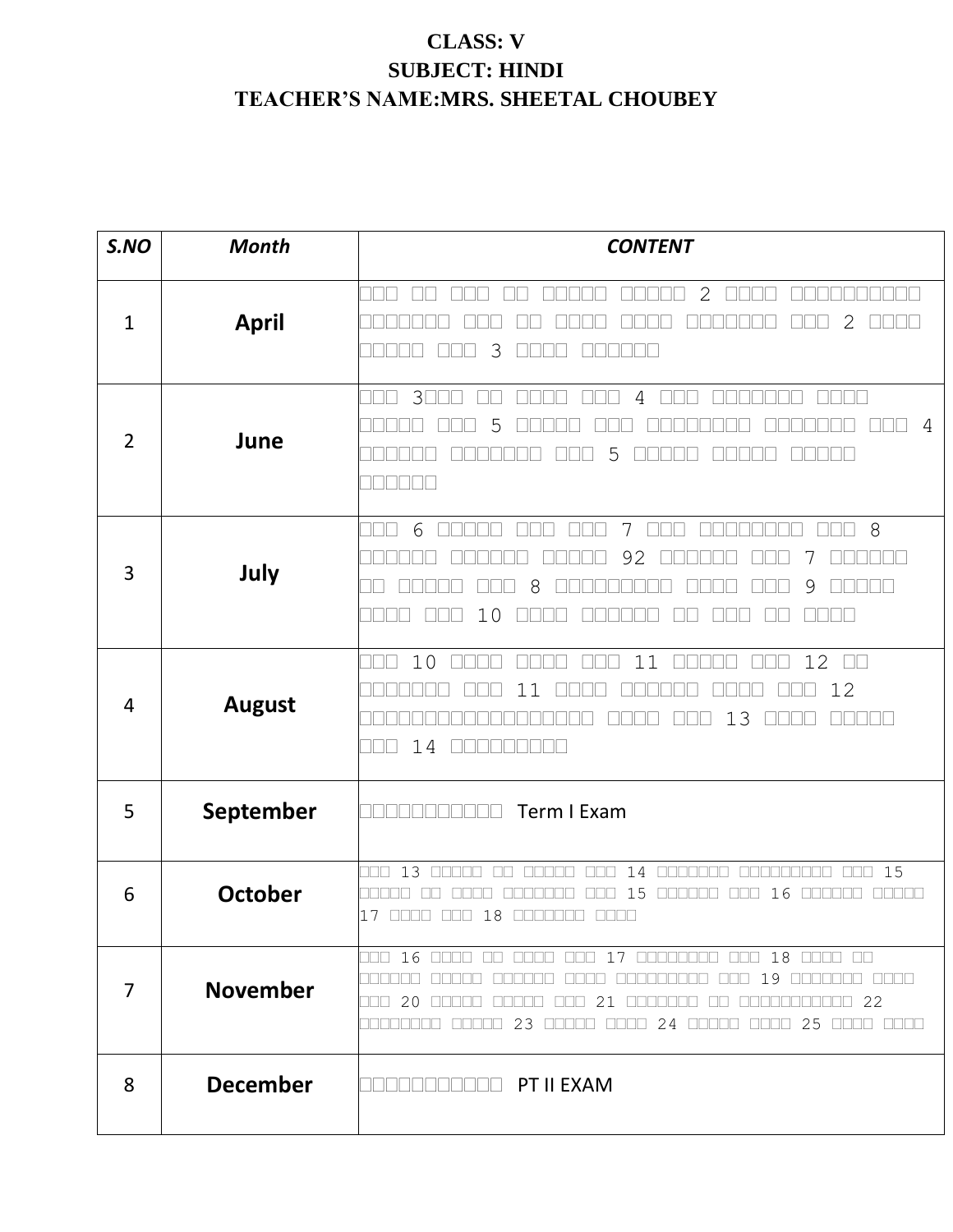|                                                           | <b>TEACHER'S NAME - MRS.PAYAL PARIHAR</b> |    |                                   |  |
|-----------------------------------------------------------|-------------------------------------------|----|-----------------------------------|--|
|                                                           | <b>SUBJECT-MATHEMATICS</b>                |    |                                   |  |
| <b>CHAPTER</b><br>S.NO.<br><b>MONTH</b><br><b>CONTENT</b> |                                           |    |                                   |  |
|                                                           | <b>APRIL</b>                              |    | <b>LARGE NUMER</b>                |  |
|                                                           |                                           |    | <b>ROUNDING OFF NUMBERS</b>       |  |
|                                                           |                                           |    | <b>OPERTAION ON LARGE NUMBERS</b> |  |
| C                                                         | <b>JUNE</b>                               |    | <b>FRACTIONS</b>                  |  |
|                                                           |                                           |    | ORDER OF OPERATIONS               |  |
|                                                           |                                           | b. | <b>DIECIMALS</b>                  |  |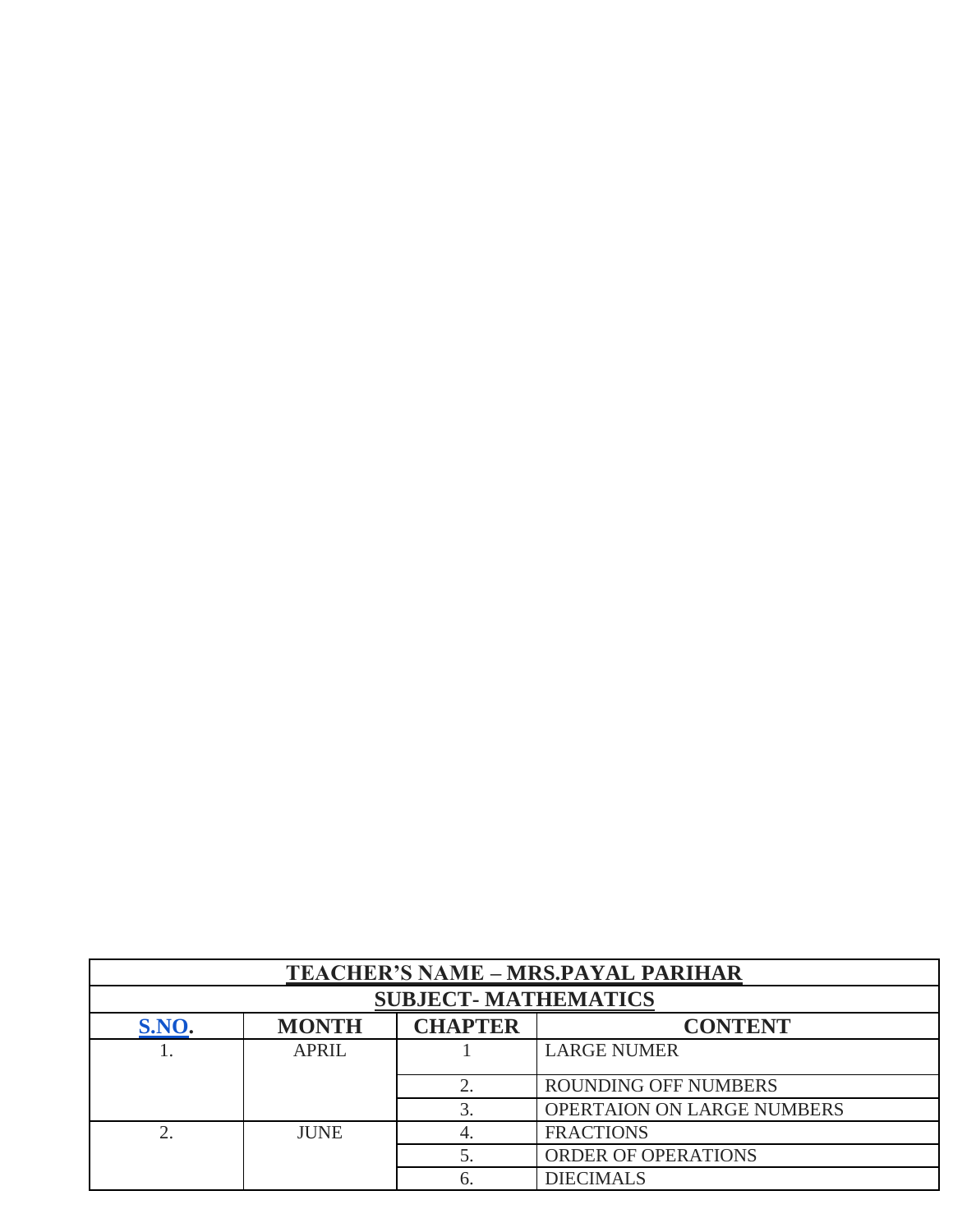| 3.               | <b>JULY</b>          | 7.          | FRACTORS AND MULTIPLES           |  |
|------------------|----------------------|-------------|----------------------------------|--|
|                  |                      | 8.          | <b>INTEGERS</b>                  |  |
|                  |                      | 17.         | PROFIT AND LOSS                  |  |
| $\overline{4}$ . | <b>AUGUST</b>        | 18.         | <b>RATIO</b>                     |  |
|                  |                      | 22.         | DISTANCE, TIME ANS SPEED         |  |
|                  |                      | 24.         | <b>AVERAGE</b>                   |  |
| 5.               | <b>SEPTEMBER</b>     |             | <b>REVISION AND TERM -I EXAM</b> |  |
| S.No.            | MONTH <sup>BER</sup> | $LFSSON9$ . | MEASURENENT                      |  |
|                  |                      | 10.         | <b>GEOMERT</b>                   |  |
|                  |                      | 11.         | SYMMETRY AND NETS OF SOLIDS      |  |
|                  |                      | 12.         | PERIMETER AND AREA               |  |
|                  |                      | 13.         | <b>PERCENTAGE</b>                |  |
|                  |                      | 14.         | <b>VOLUME</b>                    |  |
|                  |                      | 15.         | <b>DATA HANDLING</b>             |  |
| 7.               | <b>NOVEMBER</b>      | 16.         | <b>PATTERNS</b>                  |  |
|                  |                      | 19.         | MEASURING TEMPERATURE            |  |
|                  |                      | 20.         | <b>INTRODUCTION TO ALGERBA</b>   |  |
|                  |                      | 21.         | <b>GEOMETRICAL CONSTRUCTION</b>  |  |
|                  |                      | 22.         | <b>UNITARY METHOD</b>            |  |
| 8.               | DEC-JAN              |             | <b>REVISION</b>                  |  |
| 9.               | <b>FEBUARY</b>       |             | <b>FINAL EXAM</b>                |  |

### **CLASS: V SUBJECT: SOCIAL STUDIES TEACHER'S NAME: MRS. TAZEEN SIDDIQUI**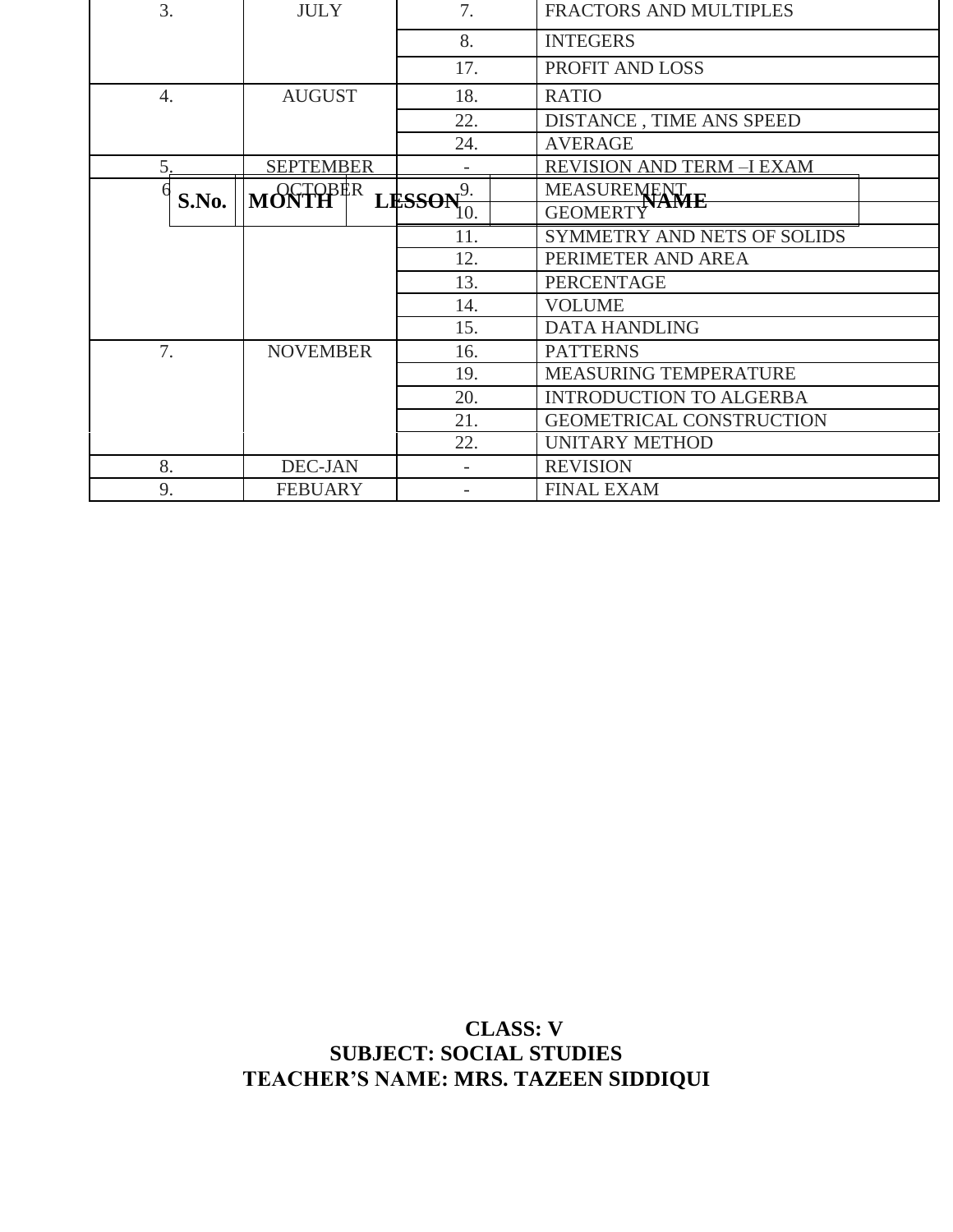|                | April+    | $L-1$          | Globes and Maps                            |
|----------------|-----------|----------------|--------------------------------------------|
|                | May       | $L-2$          | <b>Parallels and Meridians</b>             |
| 1              |           | $L-3$          | <b>Major Landforms</b>                     |
|                |           |                |                                            |
| $\overline{2}$ | June      | $L - 4$        | <b>Weather and Climate</b>                 |
|                |           | $L-5$          | The Land of Dense Forests                  |
|                |           | $L - 6$        | Greenland - The land of Ice & Snow         |
|                |           | $L-10$         | <b>Natural Disasters</b>                   |
| 3              | July      | $L-7$          | Saudi Arabia - The Land Of Hot Sand        |
|                |           | $L-11$         | Need Of Transport                          |
|                |           | $L-12$         | <b>Means of Communication</b>              |
|                |           |                |                                            |
| 4              | August    | $L-13$         | The Power Of Knowledge                     |
|                |           | $L-16$         | Struggle Of Freedom In India               |
|                |           | $L - 17$       | India wins Freedom                         |
|                |           |                |                                            |
| 5              |           | $L-15$         | Some People Never Die                      |
|                |           |                |                                            |
|                | September |                |                                            |
|                |           |                |                                            |
|                |           |                | <b>REVISION AND FIRST TERM EXAMINATION</b> |
| 6              | October   | $L - 8$        | The Temperature Grasslands                 |
|                |           | $\rm L$ - $14$ | A Healthy and Long Life                    |
|                |           | $L-18$         | Governing our Country                      |
| $\overline{7}$ | November  | $L-9$          | Global Warming                             |
|                |           | $L-19$         | The United Nations (UN)                    |
|                |           |                |                                            |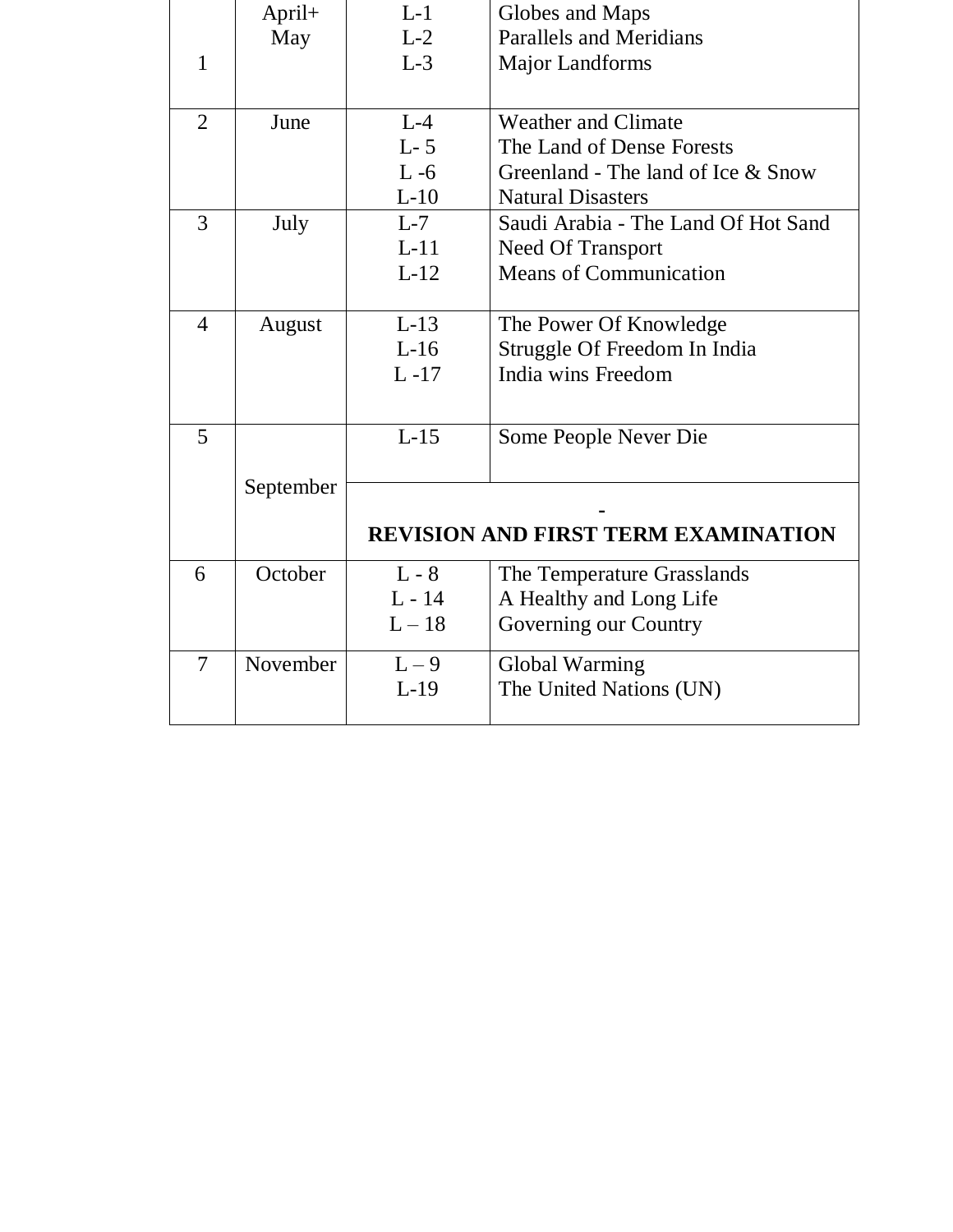# **CLASS: V SUBJECT: COMPUTER TEACHER'S NAME: MS. CHAMANPREET KAUR**

| <b>S. NO.</b>  | <b>MONTHS</b>               | <b>CHAPTER</b> | <b>CONTENT</b>                                                     |
|----------------|-----------------------------|----------------|--------------------------------------------------------------------|
| $\mathbf{1}$   | <b>APRIL</b>                | L1             | THE COMPUTER AN OVERVIEW                                           |
| $\overline{2}$ | <b>JUNE</b>                 | L2             | <b>COMPUTER MEMORY</b>                                             |
| 3              | <b>JULY</b>                 | L <sub>3</sub> | WINDOWS 7                                                          |
| $\overline{4}$ | <b>AUGUST</b>               | L4             | <b>GRAPGHICS IN MS WORD 2010</b>                                   |
| 5              | <b>SEPTEMBER</b>            | L <sub>5</sub> | <b>WORD PROCESSOR- TABULAR</b><br><b>REPRESENTATION</b>            |
| 6              | <b>OCTOBER</b>              | L6, 7          | MORE ON MS POWERPOINT 2010<br><b>INTRODUCTION TO MS EXCEL 2010</b> |
| $\overline{7}$ | <b>NOVEMBER</b>             | L8,9           | PROGRAMMING IN SCRATCH<br><b>MORE ON INTERNET</b>                  |
| 9              | DECEMBER+<br><b>JANUARY</b> |                | <b>REVISION</b>                                                    |
|                |                             |                |                                                                    |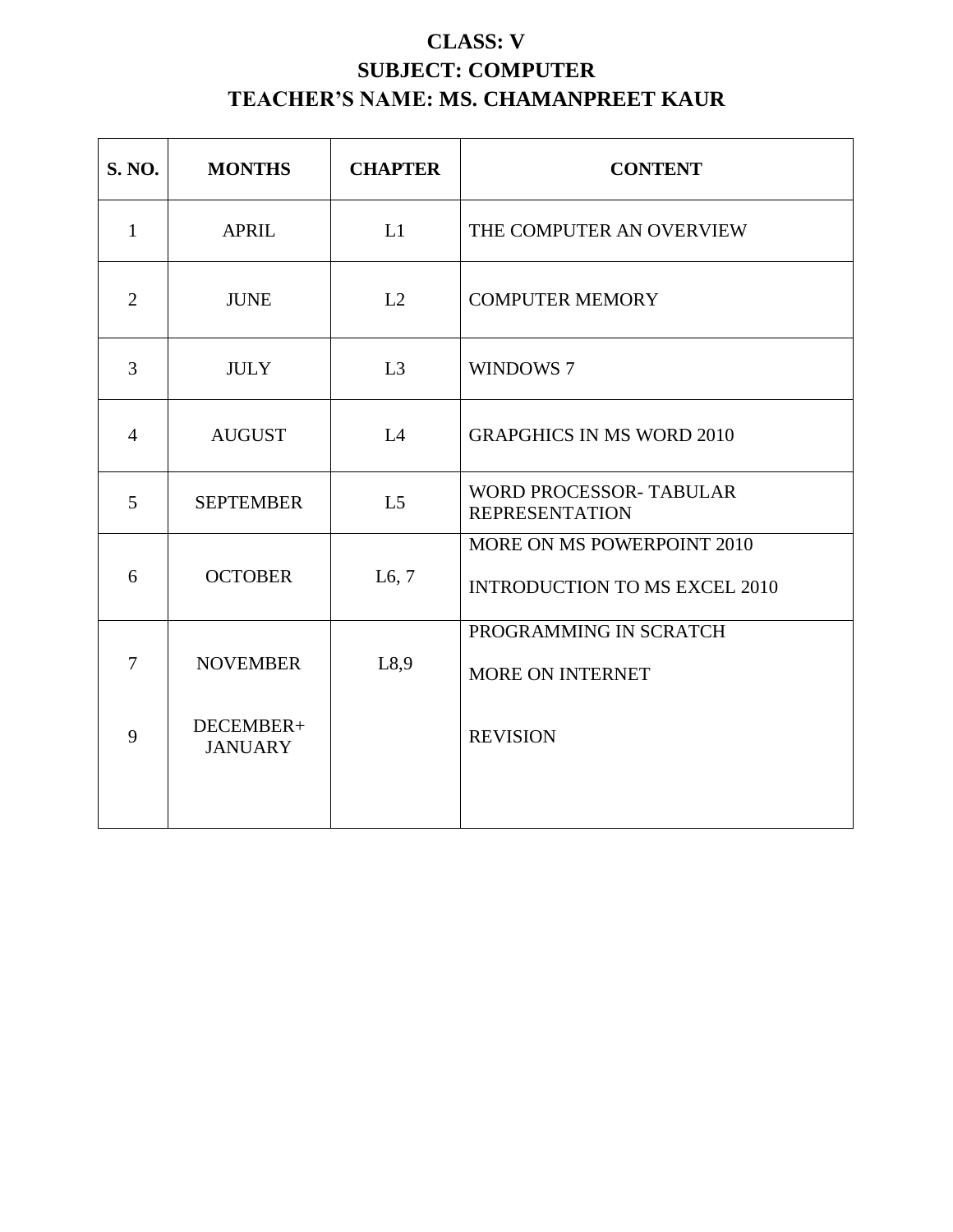### **CLASS: V SUBJECT: SCIENCE TEACHER'S NAME: MS. CHAMANPREET KAUR**

| <b>S. NO.</b>  | <b>MONTHS</b>    | <b>CHAPTER</b> | <b>CONTENT</b>              |
|----------------|------------------|----------------|-----------------------------|
| $\mathbf{1}$   | <b>APRIL</b>     |                | <b>OUR HEALTHY FOOD</b>     |
|                |                  | 2              | <b>SAFETY FIRST</b>         |
| $\overline{2}$ | <b>JUNE</b>      | $\overline{3}$ | <b>MATTER</b>               |
|                |                  | $\overline{4}$ | ROCKS, MINERALS AND SOILS   |
|                |                  | 5              | <b>LIFE CYCLE OF PLANTS</b> |
| 3              | <b>JULY</b>      | 6              | ANIMALS ADAPTATIONS         |
|                |                  | 7              | <b>HUMAN BODY SYSTEM</b>    |
| $\overline{4}$ | <b>AUGUST</b>    | 8              | <b>DISEASES AND HYGIENE</b> |
|                |                  | 9              | FORCE, ENERGY AND MACHINE   |
| 5              | <b>SEPTEMBER</b> |                | <b>REVISION</b>             |
| .6             | <b>OCTOBER</b>   | 10             | <b>ALL ABOUT AIR</b>        |
|                |                  | 11             | THE SOLAR SYSTEM            |
| $\overline{7}$ | <b>NOVEMBER</b>  | 12             | NATURAL DISASTER            |
|                |                  | 13             | ENVIREONMENTAL POLLUTION    |
|                |                  | 14             | <b>NATURAL RESOURCES</b>    |
|                |                  |                |                             |
| 8              | DECEMBER+        |                | <b>REVISION</b>             |
|                | <b>JANUARY</b>   |                |                             |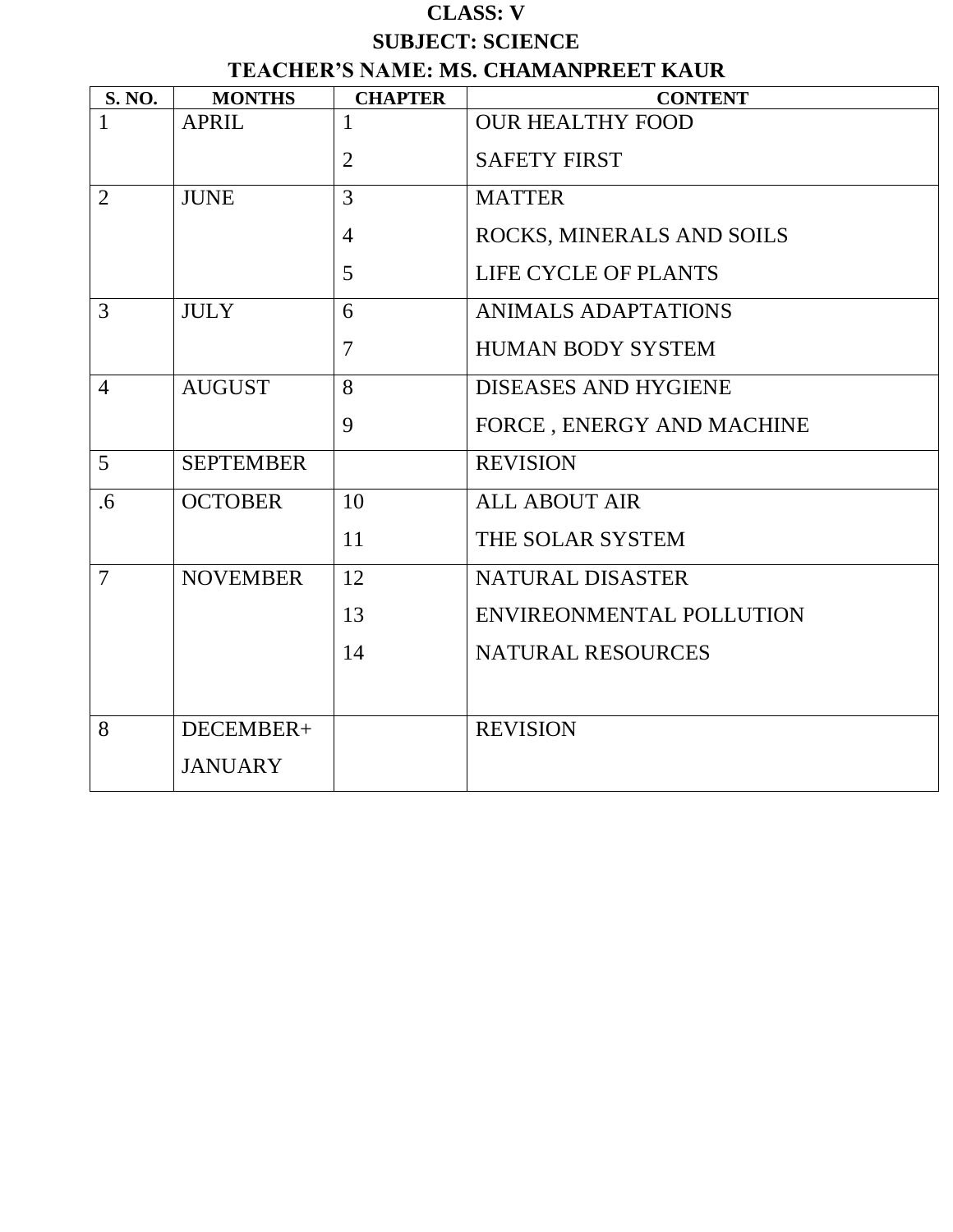### **CLASS: V SUBJECT: GENERAL KHOWLDGE TEACHER'S NAME:MRS. TAZEEN SIDDIQUI**

| <b>S.NO.</b>   | <b>MONTH</b>     | <b>CHAPTER/CONTENT</b>        |
|----------------|------------------|-------------------------------|
| 1              | <b>APRIL</b>     | WORLD OF ANIMALS AND PLANTS   |
|                |                  | WORLD OF ANIMALS AND PLANTS   |
| $\overline{2}$ | <b>JUNE</b>      | LANGUAGE AND LITERATURE       |
|                |                  | <b>SCIENCE TECHNOLOGY AND</b> |
|                |                  | <b>ARCHITECTURE</b>           |
| 3              | JULY             | <b>SCIENCE TECHNOLOGY AND</b> |
|                |                  | <b>ARCHITECTURE</b>           |
|                |                  | <b>INDIA MY MOTHERLAND</b>    |
| 4              | <b>AUGUST</b>    | WORLD WATCH                   |
| 5              | <b>SEPTEMBER</b> | WORLD WATCH                   |
| 6              | <b>OCTOBER</b>   | <b>SPORTS WATCH</b>           |
| 7              | <b>NOVEMBER</b>  | SPORTS WATCH                  |
|                |                  | KNOWLEDGE BOOK                |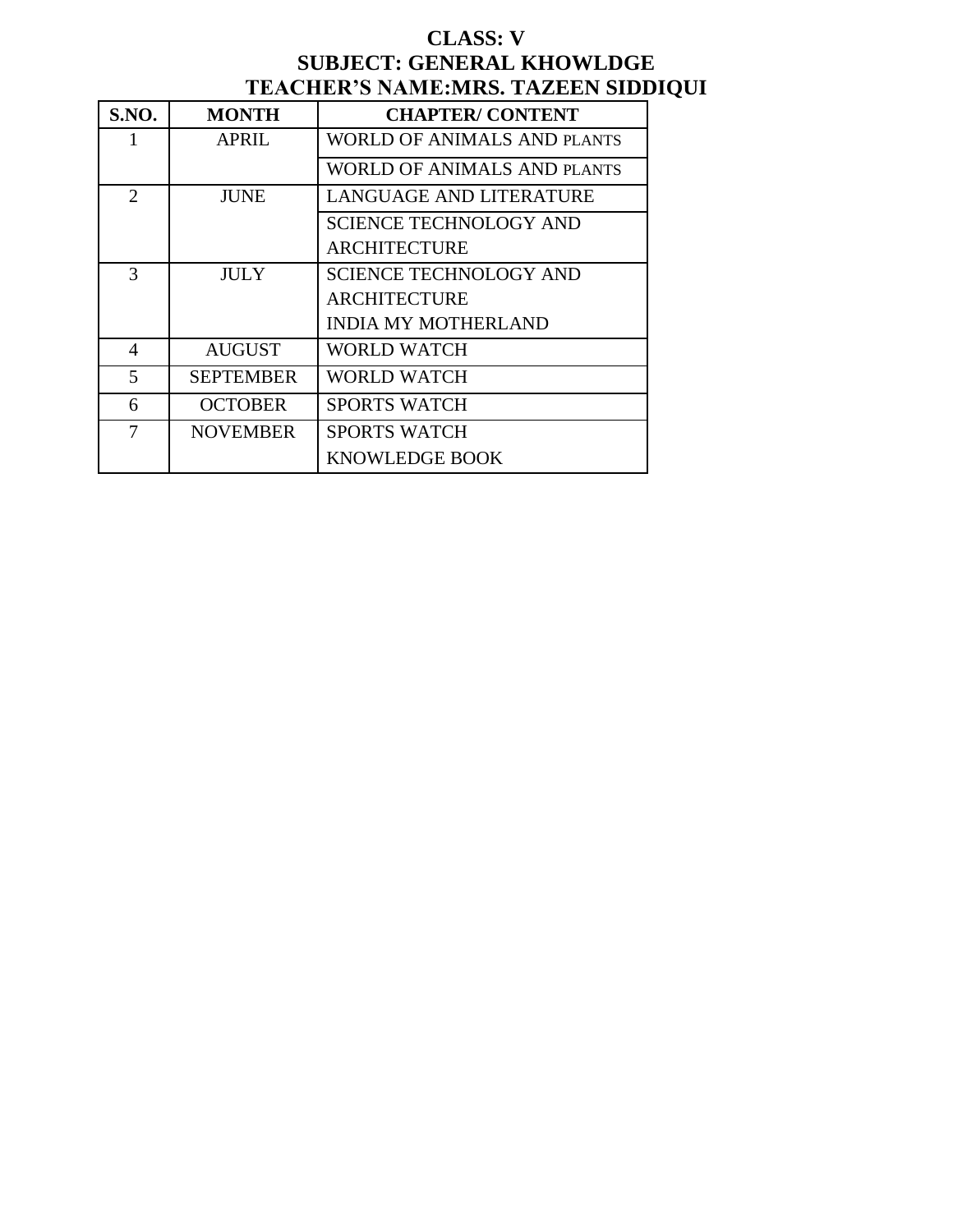### **CLASS: V SUBJECT: VALUE EDUCATION TEACHER'S NAME: MRS. TAZEEN SIDDIQUI**

| <b>S.NO.</b>   | <b>MONTH</b> | <b>CONTENT</b>                                                                             |
|----------------|--------------|--------------------------------------------------------------------------------------------|
| 1              |              | <b>1A WONDERMENT</b>                                                                       |
|                | April        | <b>1B WONDERMENT</b>                                                                       |
| $\overline{2}$ | June         | <b>2A BEING CONTEXT</b><br><b>2B BEING CONTEXT</b>                                         |
| 3              | July         | <b>3A BEING TRUTHFUL</b><br><b>3B BEING TRUTHFUL</b>                                       |
| 4              | August       | <b>4A BEING POLITE</b><br><b>4B BEING POLITE</b>                                           |
| 5              | September    | <b>5A LOVE IN ACTION</b><br><b>5B LOVE IN ACTION</b>                                       |
| 6              | October      | <b>6A INDEPENDENCE</b><br><b>6B INDEPENDENCE</b>                                           |
|                | November     | <b>7A BEING PRAYERFUL</b><br><b>7B BEING PRAYERFUL</b><br>8 PEOPLE AND NATURE THEN AND NOW |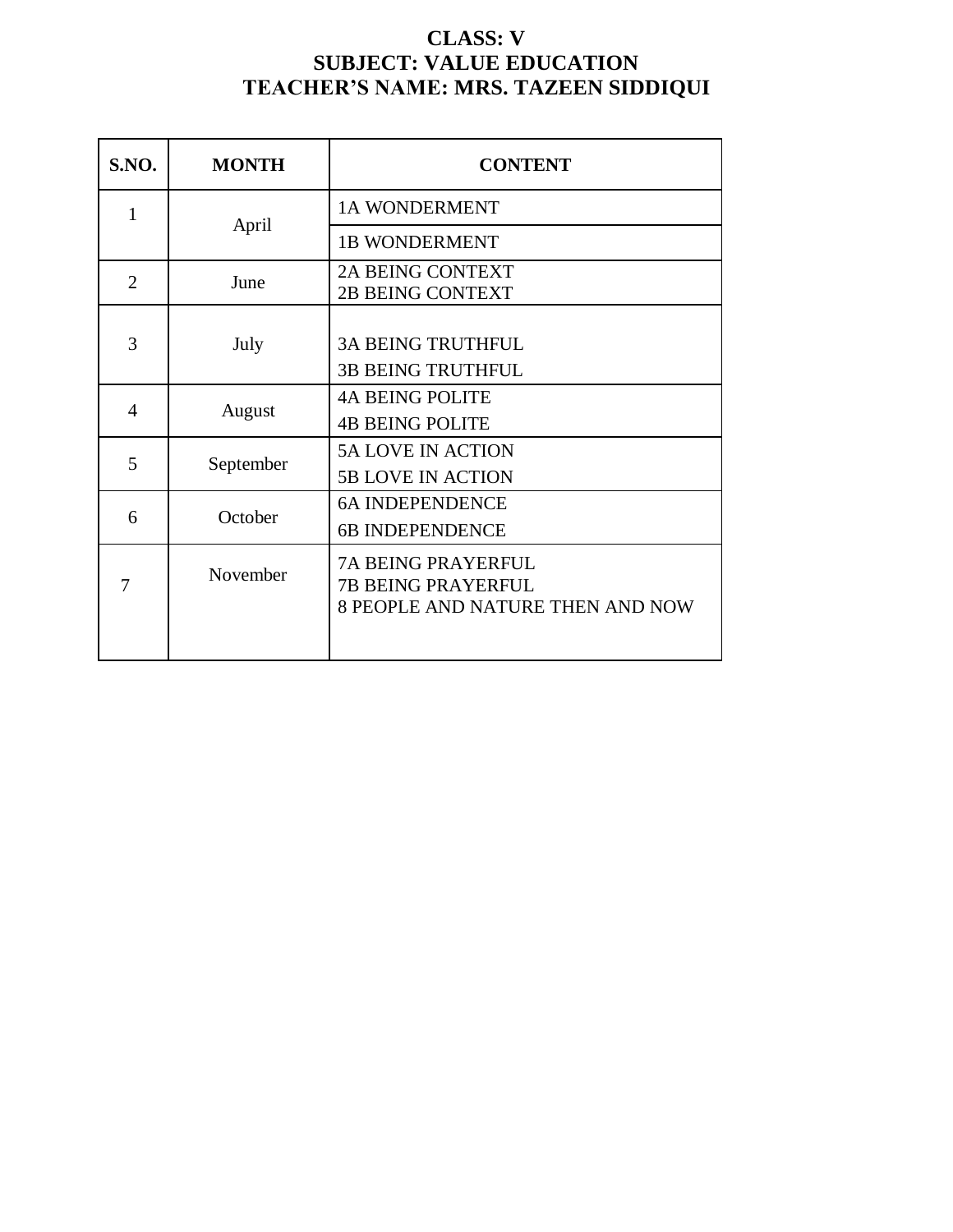# **CLASS: V SUBJECT: MUSIC TEACHER'S NAME: MRS. POOJA DIXIT**

| <b>S.NO.</b>   | <b>MONTHS</b>    | <b>CONTENT</b>                    |
|----------------|------------------|-----------------------------------|
|                |                  | ALANKAR (1 to 5)                  |
| $\mathbf{1}$   | <b>APRIL</b>     | A MALIK TERE BANDE HUM            |
| $\overline{2}$ | <b>JUNE</b>      | <b>PRAYER- GIVE ME OIL</b>        |
| 3              | <b>JULY</b>      | PRATHNA GEET (SUBAH SAVERE LEKAR) |
| $\overline{4}$ | <b>AUGUST</b>    | DESHBHAKTI GEET (HONGE KAMYAB)    |
| 5              | <b>SEPTEMBER</b> | SWAGAT GEET (MAN KI VEENA)        |
| 6              | <b>OCTOBER</b>   | DE DI HUME AAZADI                 |
| 7              | <b>NOVEMBER</b>  | <b>PRAYER-YOU ARE WITH ME</b>     |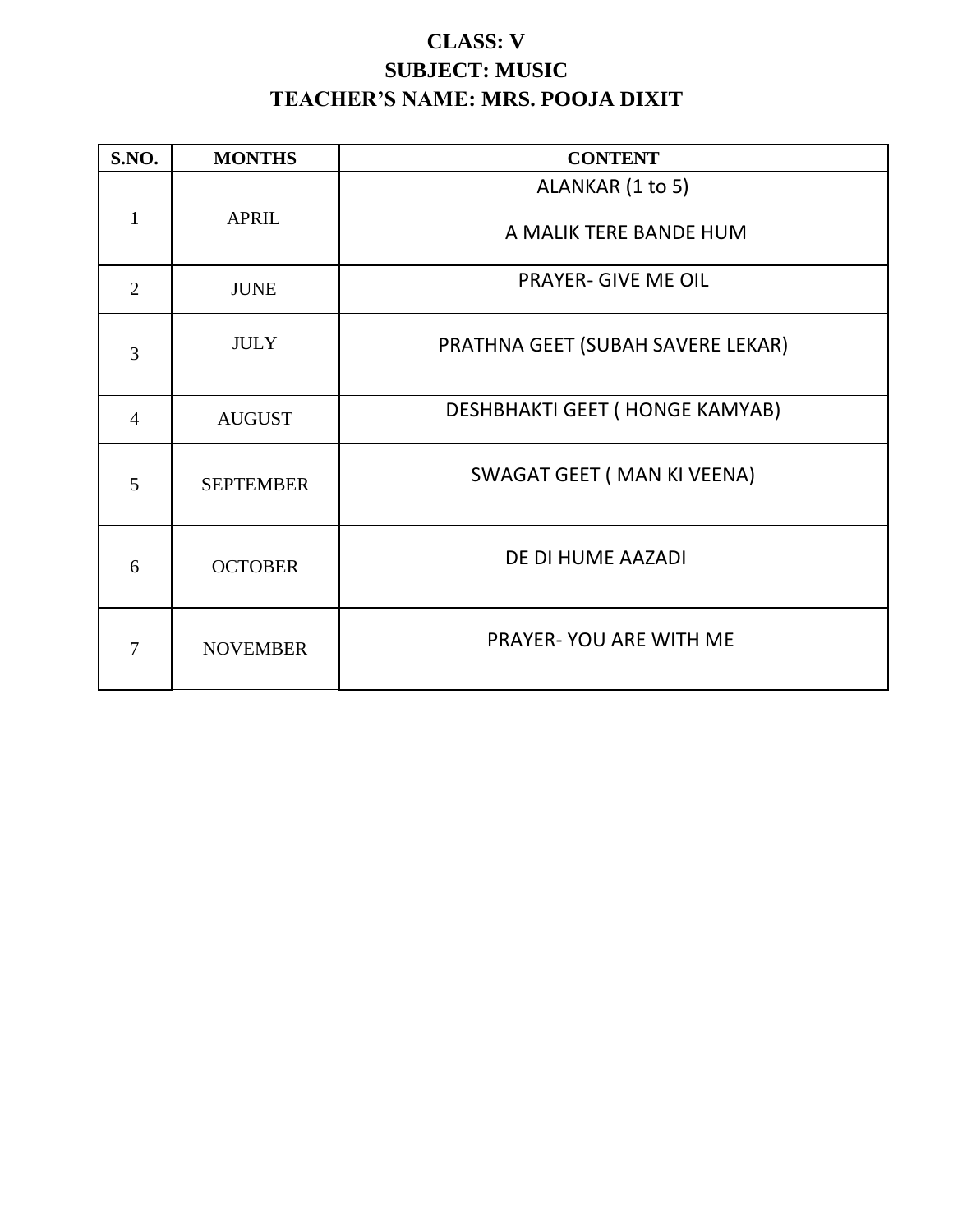# **CLASS: V SUBJECT: ART & CRAFT TEACHER'S NAME:MRS. SUNITA SHRIVANSTAVA**

| S. NO.         | <b>MONTHS</b>    | <b>CHAPTER</b>               | <b>CONTENT</b>              |
|----------------|------------------|------------------------------|-----------------------------|
|                |                  | <b>BANANAS</b>               |                             |
| $\mathbf{1}$   | <b>MARCH</b>     | <b>BIRD</b>                  | PAGE NO. -3, 4, 5           |
|                |                  | HAPPY MOTHER'S DAY           |                             |
|                |                  | <b>STEP BY STEP</b>          |                             |
|                |                  | <b>BROWN HALK-OWL</b>        |                             |
| $\overline{2}$ | <b>APRIL</b>     | <b>SWEET KITTEN</b>          | PAGE NO.-6, 6, 7,8,9        |
|                |                  | <b>JAGANNATH RATH YATRA</b>  |                             |
|                |                  | <b>DESIGNER COW</b>          |                             |
|                |                  | <b>INDEPENDENCE DAY</b>      |                             |
|                |                  | <b>LITTLE BIRD</b>           |                             |
| $\overline{3}$ | <b>JUNE</b>      | <b>VILLAGE SCENE</b>         | PAGE NO. - 10,11, 12, 13    |
|                |                  | <b>WOOD PEEKER</b>           |                             |
|                |                  | <b>QUTAB MINAR</b>           |                             |
|                |                  | <b>JANMASHTHMI</b>           |                             |
| $\overline{4}$ | <b>JULY</b>      | MR. BEAN                     | PAGE NO. 14, 15, 16, 17     |
|                |                  | SAVE ENVIRONMENT, SAVE EARTH |                             |
|                |                  | <b>FROG</b>                  |                             |
|                |                  | <b>RAT</b>                   |                             |
| 5              | <b>AUGUST</b>    | <b>STENCIL MASK</b>          | PAGE NO. 18, 18, 20, 21, 23 |
|                |                  | <b>STENCIL</b>               |                             |
|                |                  | <b>STENCIL ART</b>           |                             |
|                | <b>SEPTEMBER</b> | OH MANJHI RE                 |                             |
|                |                  | <b>GANDHI JAYANTI</b>        |                             |
| 6              |                  | <b>DURGA PUJA</b>            | PAGE NO. 24,25,26,27        |
|                |                  | <b>RAVANA</b>                |                             |
|                |                  | IT'S BUCKET                  |                             |
|                |                  | <b>ABORIGINAL ART</b>        |                             |
| 7              | <b>OCTOBER</b>   | EDUCATE THE GIRL CHILD       | PAGE NO. 28,29,30,31,32     |
|                |                  | <b>DRESS DESIGNING</b>       |                             |
|                |                  | <b>STEP BY STEP</b>          |                             |
|                |                  | <b>HEALTHY VEGGIE</b>        |                             |
| 8              |                  | <b>SPIDER</b>                |                             |
|                | <b>NOVEMBER</b>  | <b>EGYPTIAN PYRAMIDS</b>     | PAGE NO. 33,34,35           |
|                |                  | <b>SAVE WATER SAVE LIFE</b>  |                             |
|                |                  | <b>EIFFEL TOWER</b>          |                             |
|                |                  | POSTER DESIGN                | PAGE NO. 37,38,39,40        |
| 9              | <b>DECEMBER</b>  | <b>BUTTERFLY</b>             |                             |
|                |                  | HOLI                         |                             |